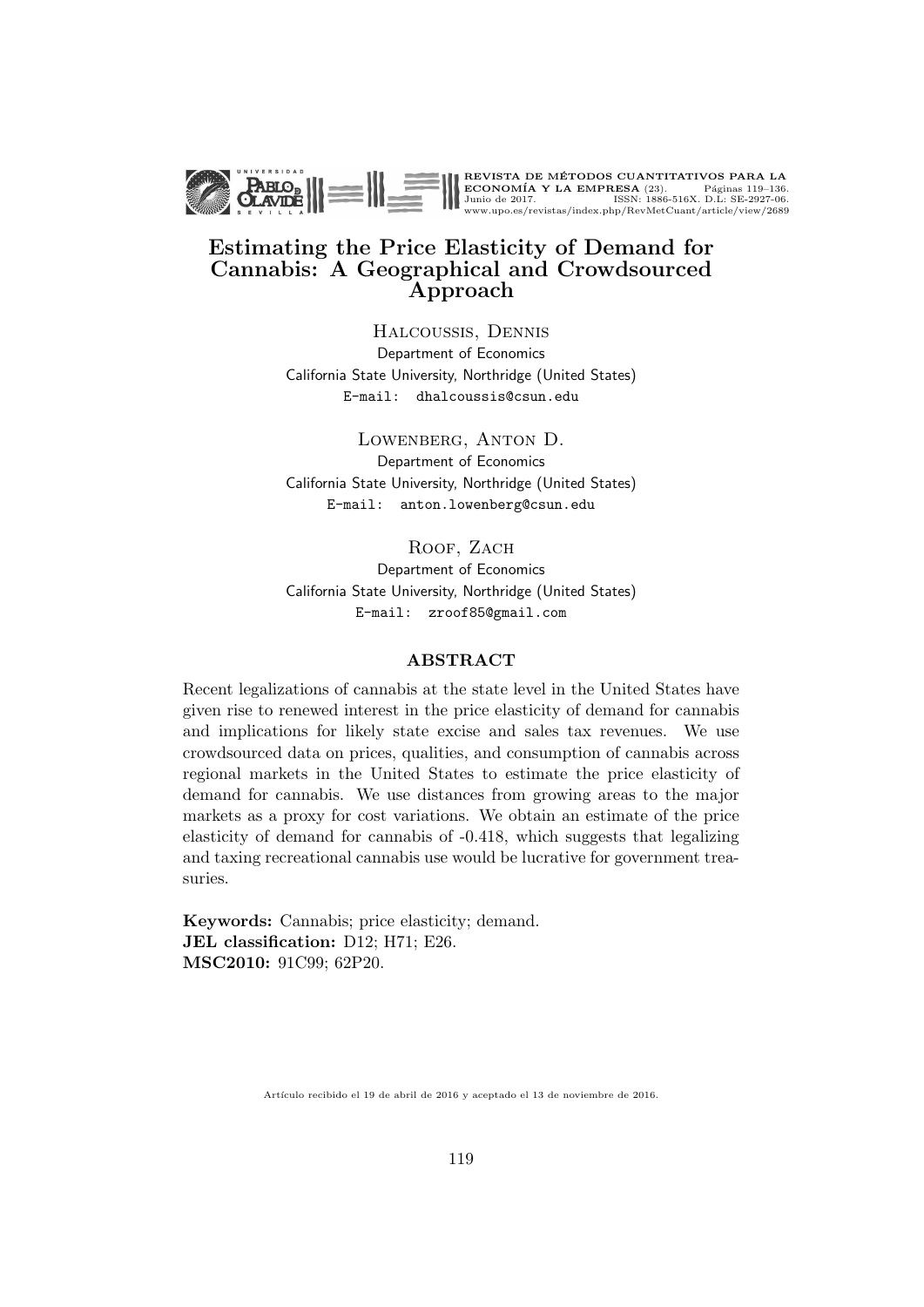#### La estimación de la elasticidad en los precios de la demanda de cannabis: un enfoque geográfico y basado en la colaboración abierta distribuida

#### RESUMEN

Las recientes legalizaciones del cannabis a nivel estatal en los Estados Unidos han dado lugar a un renovado interés en la elasticidad en los precios de la demanda de cannabis y sus implicaciones en los ingresos por impuestos estatales y sobre ingresos por ventas. Utilizamos datos en colaboración abierta sobre precios, calidades y consumo de cannabis en los mercados regionales de los Estados Unidos para estimar la elasticidad en los precios de la demanda de cannabis. Utilizamos distancias desde las zonas de cultivo hasta los principales mercados como sustituto de las variaciones de los costos. Se obtiene una estimación de la elasticidad en los precios de la demanda de cannabis  $de -0.418$ , lo que sugiere que la legalización y el gravamen del cannabis para uso recreativo sería lucrativo para los erarios públicos.

Palabras claves: cannabis; elasticidad en los precios; demanda. Clasificación JEL: D12; H71; E26. MSC2010: 91C99; 62P20.

# N=NH = N=N=NH = N=N=N=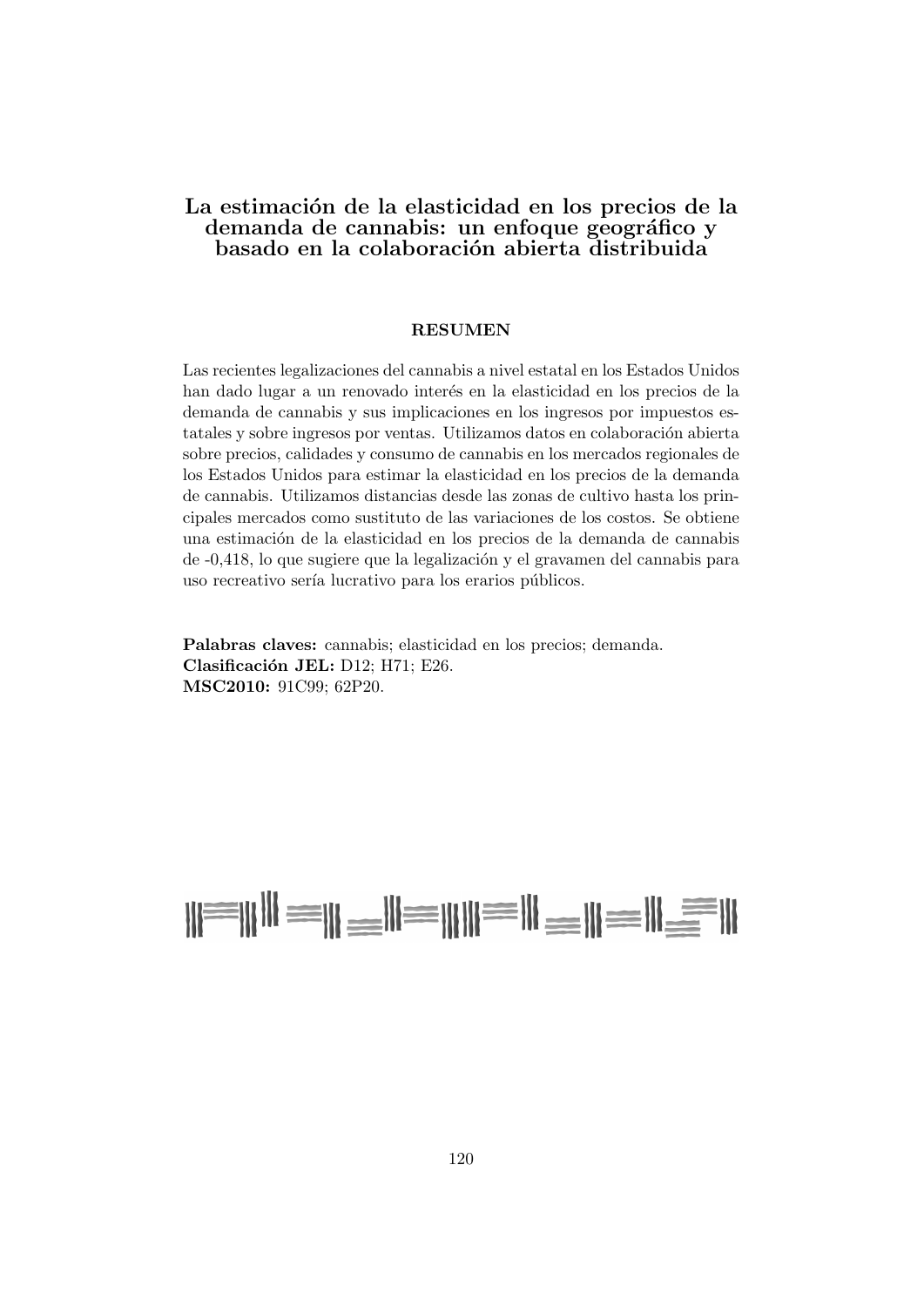# **1. Introduction**

Changes in the U.S. legal regime governing the production and sale of cannabis have gained momentum in recent years. Starting in 1996, the sale of cannabis for medical use was legalized in California and thereafter in 22 other states and in the District of Columbia, with the number of states expected to reach almost 30 in the next year (*Economist*, 2016, p. 18). Possession of cannabis in small quantities has been decriminalized in several states, starting with Oregon in 1973 and now extending to 16 states including California and New York (Norml.org, 2013). Decriminalization means no prison time or criminal record for first-time possession of a small amount of cannabis for personal consumption (Norml.org, 2013). Although the sale and possession of cannabis for recreational purposes is still illegal under federal law, ballot measures providing for legalization passed in Colorado and Washington state in November 2012. Colorado voters approved Amendment 64 to the state constitution, which allows persons aged twenty-one and older to purchase up to one ounce of cannabis at specially regulated retail stores. Possession is legal, but not public use. Adults are allowed to grow up to six cannabis plants in their homes (Gurman, 2012). Similarly, Washington state's Initiative 502 removes criminal sanctions for anyone aged twenty-one and older possessing one ounce or less of cannabis, although it also does not permit public consumption (Myers, 2012). Colorado and Washington commenced legal sales in 2014; Oregon followed suit in October 2015 and Alaska will soon join them (*Economist*, 2016, p. 18).

The Obama administration has indicated that as long as "strong and effective regulatory and enforcement systems" are maintained at the state level, the U.S. Department of Justice will not seek to overturn state laws or enforce federal prohibition (Dennis, 2013; Wing, 2013; *Economist*, 2013, p. 61). In the meantime, efforts are under way to place legalization measures on the ballot in several additional states, including Arizona and California (Wing, 2013). Canada is expected, in 2017, to become the first G7 country to legalize recreational cannabis use (*Economist*, 2016, p. 18).

 The impetus for legalization stems in large part from the expected tax revenue generated from the legal sale of cannabis, especially in states confronting severe budget pressures, and from the widespread belief that legalization will mitigate drug-related crime and relieve crowding of state penal systems overburdened by minor drug offenders. Some Democratic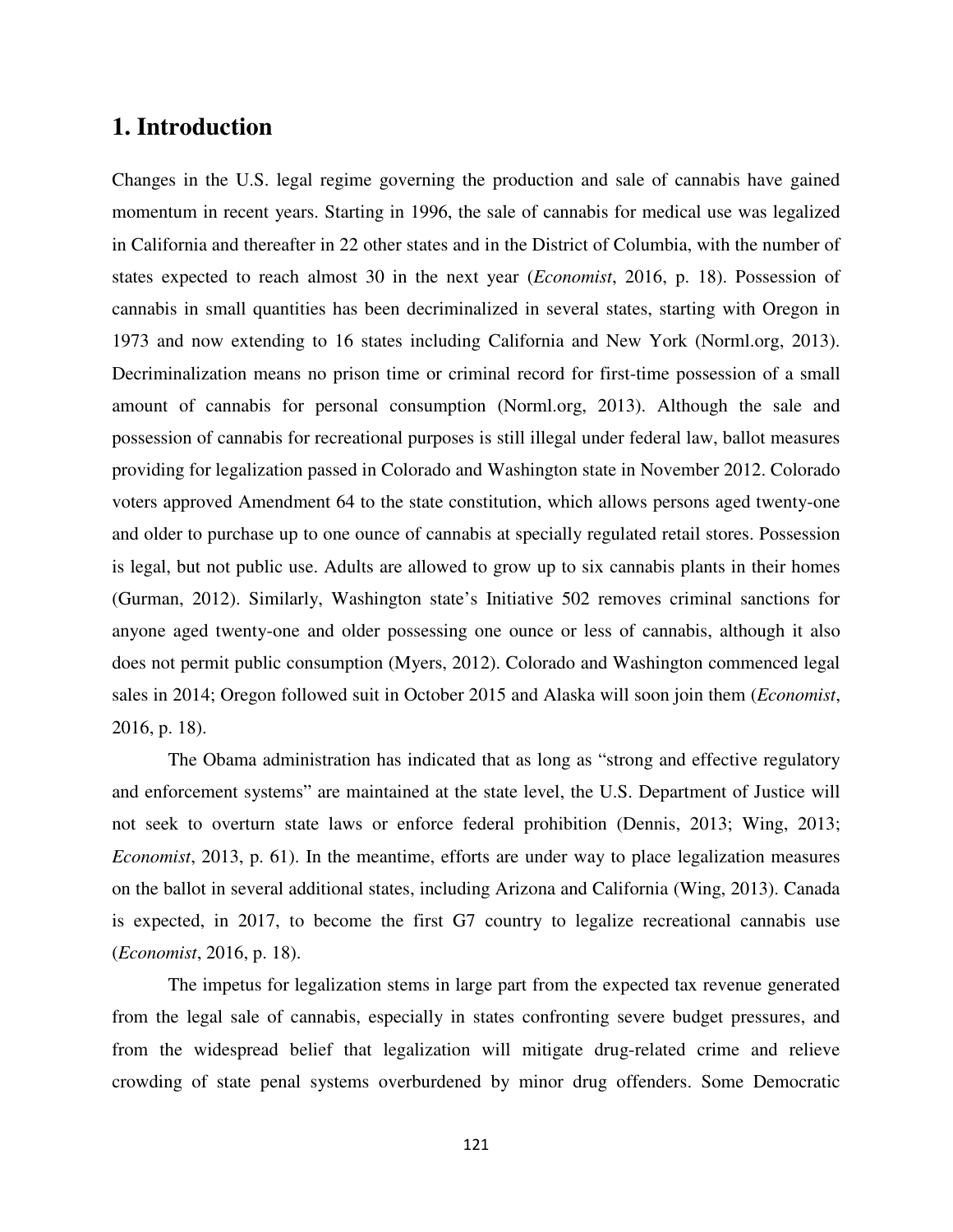strategists might be motivated to place cannabis legalization measures on state ballots by the hope that such measures will mobilize electoral turnout of young and liberal voters (Wing, 2013). There is also considerable public support for legalization. According to a Gallup poll, in 2013, for the first time, a majority of Americans – 58 percent – favored legalization (NBC News, 2013).

The Washington state initiative legalizing cannabis applies a 25 percent excise tax and, according to official estimates, could generate as much as \$1.9 billion in state tax revenue over five years (State of Washington, 2015). In November 2013, voters in Colorado approved a 15 percent excise tax and a 10 percent sales tax on cannabis, which are in addition to a 2.9 percent sales tax applied to cannabis stores (9news.com, 2013). Colorado collected \$44 million in cannabis taxes in 2014 and \$72.5 million in the first eight months of 2015, with a total of \$109 million anticipated for the year (*Economist*, 2015, p. 34). Nationally, the tax base is potentially significant: \$1.43 billion of legal cannabis is estimated to have been sold in the United States in 2013 and this figure was expected to grow by 64 percent, to \$2.34 billion, in 2014. Fourteen more states are predicted to legalize cannabis for adult recreational use in the next five years, creating a potential \$10.2 billion cannabis market by 2018 (ArcView, 2013; Schwartz, 2013). One study estimates that nationwide legalization of cannabis could ultimately generate \$8.7 billion of tax revenue annually (Miron and Waldock, 2010). An earlier estimate is \$2.55 billion to \$9.09 billion (Caputo and Ostrom, 1994). Legalization in California alone is expected to produce \$1 billion per year in tax revenue (*Economist*, 2016, p. 19).

The trend toward decriminalization and legalization has raised important questions about the market for cannabis and specifically the determinants of demand for the drug and the price elasticity of demand. Estimates of price elasticity may be expected to inform the debate about the magnitude of government tax receipts in markets in which cannabis has been legalized (Caputo and Ostrom, 1994). Several efforts have recently been made in the economics literature to estimate the price elasticity of demand for cannabis. Such efforts are necessarily premised on an empirical identification of the demand equation for cannabis, which can be difficult in the case of a product that, until recently, has been traded only in illegal markets. We approach this problem by using a hedonic method of estimating the relationship between prices and quantities in the market which gives us an estimate of the price elasticity of demand for cannabis. Our method utilizes a novel dataset consisting of distances from the primary Mexican growing areas to all of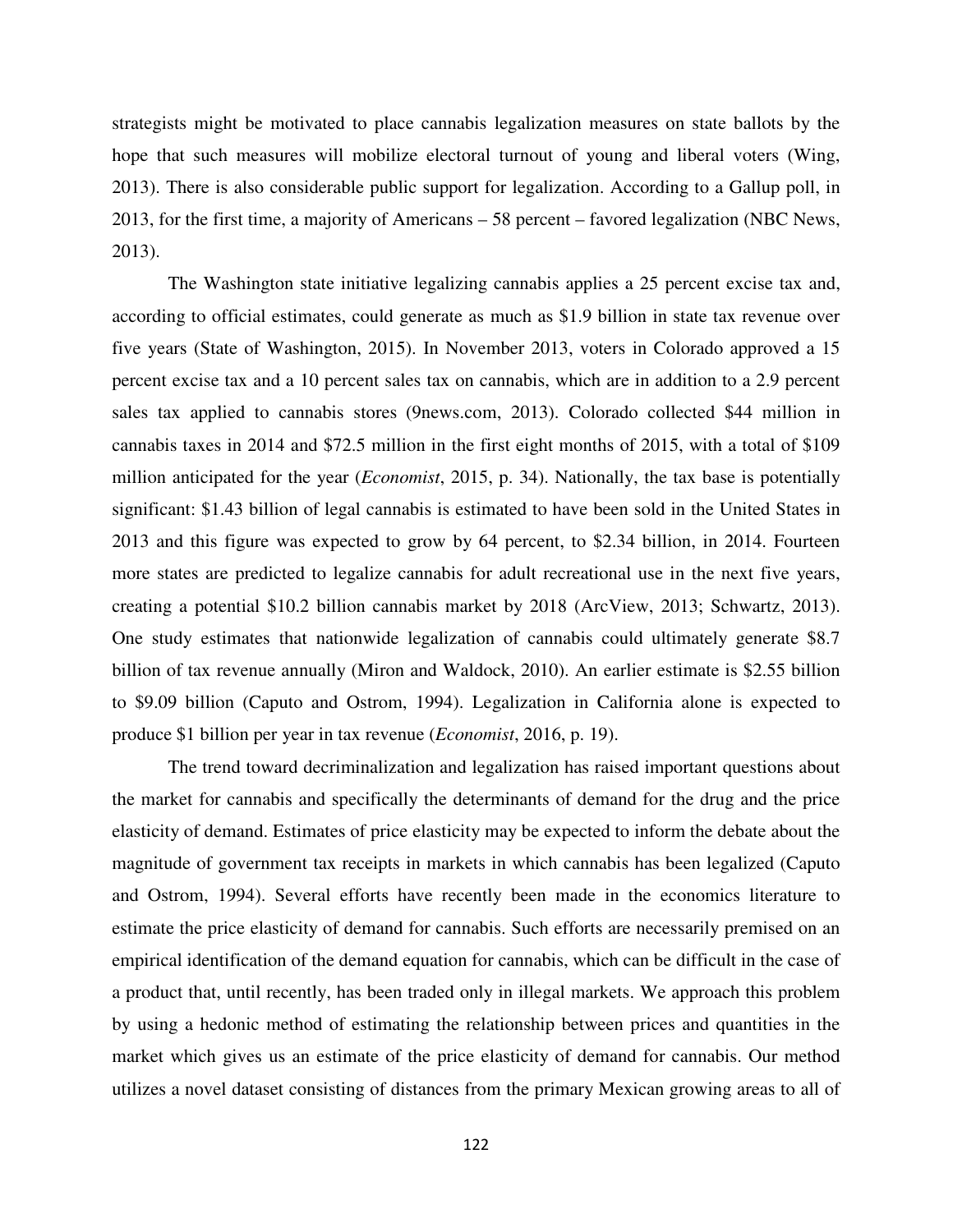the major markets in the United States. These distances are then used as proxies to capture variation in costs of production and distribution across markets. We estimate a price elasticity of demand for cannabis of -0.418. This estimate is sufficiently inelastic that it is reasonable to believe that the tax revenues from an excise tax on legalized cannabis would be substantial.

In the next section we outline the various approaches that have been used in the literature to identify the demand for cannabis and other drugs, and to estimate the price elasticity of demand. Section 3 describes the data and model used in our study, with empirical results presented in section 4 and implications and conclusions in section 5.

# **2. Studies of the Market for Cannabis**

Empirical estimation of demand and supply equations for illegal goods, or for goods traded in informal markets, confront unique challenges, not least of which being a lack of reliable data on prices, quantities, costs, and consumption (Bohme and Thiele, 2012). Thus for example, due to the unavailability of cannabis price data, many studies have focused on estimating cross-price elasticities of demand, rather than own-price elasticities for cannabis (Pacula *et al.*, 2000). Much of the existing literature on cannabis, cocaine, heroin and other illegal drugs uses interview or survey data (Chaloupka *et al.*, 1998; Saffer and Chaloupka, 1999a, 1999b; Dave, 2008; Pacula *et al.*, 2010) or enforcement data such as arrests and fines (Dave, 2008; Pacula *et al.*, 2010). A notable exception is Olmstead *et al.* (2015), who use actual daily price and quantity data for a sample of heroin users, as well as experimental data obtained by confronting the same heroin users with alternative hypothetical prices in a laboratory setting. Both empirical strategies yield an estimated conditional price elasticity of demand for heroin of approximately -0.80.

One of the problems of relying on individual consumer-level data is that, particularly with addictive drugs such as cocaine and cannabis, tastes may be endogenous in the sense that current consumption is partly determined by past consumption (van Ours, 1995). This endogeneity becomes especially problematic in estimating the demand equation, which requires tracing out the effects of supply shifts and resulting price changes on the quantity demanded. Habitual drug users' consumption will not vary significantly in response to such shifts whereas casual users are likely to be more sensitive to supply-induced price changes (Pacula *et al.*, 2010). The dependence of present consumption of addictive drugs on past consumption may produce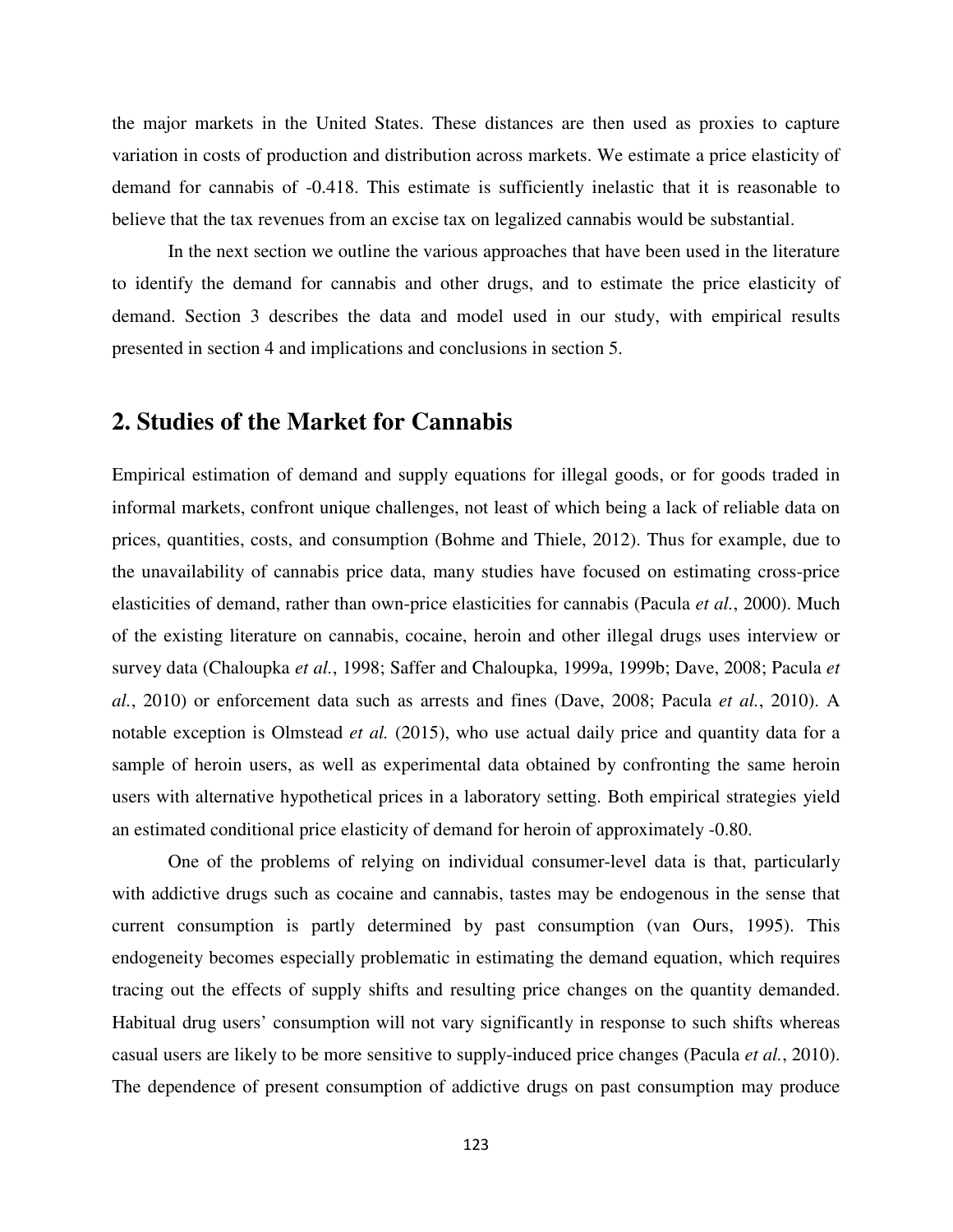nonlinear estimates of price elasticity, with high elasticity at both low and high prices and low elasticity in the middle range of prices (Bretteville-Jensen and Biørn, 2004).

A major parameter that is used in much of the literature to identify demand for cannabis is decriminalization or the passage of so-called "medical marijuana" laws (Saffer and Chaloupka, 1999a, 1999b). Such policy changes may be associated with lower costs or risks of acquiring the drug, a supply-side shift which can be used to identify the demand equation. Thus for example, Saffer and Chaloupka (1999a, 1999b) find that cannabis decriminalization increased the probability of participation in cannabis use among high school seniors by roughly 8 percent. However, Chaloupka *et al.* (1998, p. 20) show that the elasticity of youths' cannabis use with respect to fines for possession is very small, in the range of -0.007 to -0.008. Wen *et al.* (2014) examine the effects of medical marijuana laws in seven states between 2004 and 2011, and find that the adoption of such laws increased the probability of cannabis use by 16 percent among those aged twenty-one or older and by 5 to 6 percent among those aged twelve to twenty years.<sup>1</sup> A contrary result is that of Anderson *et al.* (2014) who use national and state Youth Risk Behavior Surveys, the 1997 National Longitudinal Survey of Youth and the Treatment Episode Data Set to show that legalization of medical marijuana does not in fact produce an increase in cannabis consumption among teenagers. But in a study of cannabis possession arrests across cities from 1988 to 2008, Chu (2014) finds that the enactment of medical marijuana laws increased arrests among adult males by about 15 to 20 percent and increased treatment admissions to rehabilitation facilities by 10 to 20 percent.

Pacula *et al.* (2000) use survey data on high school seniors' cannabis participation to estimate time-series and cross-sectional models of demand for the drug. In order to account for the endogeneity of the price variable and identify the demand equation in the time-series model, these authors use variations in the amount of resources allocated to apprehension and conviction of cannabis dealers as an instrument for exogenous shifts of the supply curve. The supply function is assumed to be infinitely elastic, since high school seniors are price takers if they represent a small fraction of the cannabis market. The study finds that the estimated price elasticity of annual cannabis participation ranges from -0.06 to -0.47.

Davis *et al.* (2016) study the cannabis demand function in a cross-section of U.S. states, cities and counties. They use electricity prices, the legal status of medical marijuana and

 $\overline{\phantom{0}}$ 

<sup>&</sup>lt;sup>1</sup> For expanded findings, see Wen *et al.* (2015).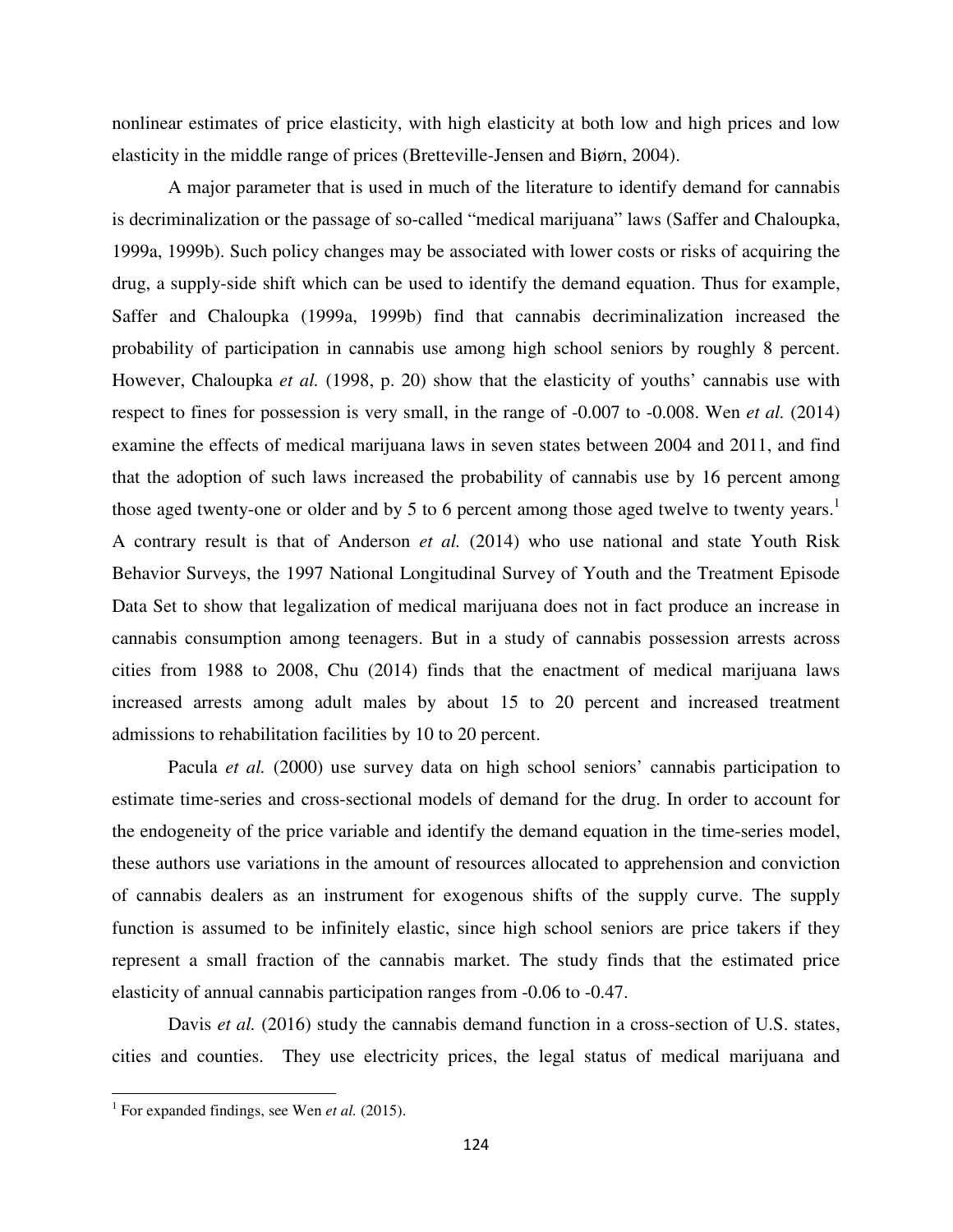distance to Mexico City as instrumental variables to identify the cannabis demand function, these three variables being treated as exogenous supply-side factors which affect the price of cannabis. The authors argue that, although medical marijuana legislation might be expected to reduce the risk of use and increase social acceptance, thereby influencing demand, this variable is likely to have a stronger impact on the supply side, as it allows for home cultivation. Electricity prices are argued to be the largest single component of production cost for domestic producers, since most domestic production takes place indoors and requires electricity for high-intensity lighting, dehumidification, space heating, and carbon dioxide generation. The authors use distance to Mexico City to capture the cost of imported cannabis (Davis *et al.*, 2016). Using these variables as instruments, Davis *et al.* (2016) estimate that the price elasticity of demand for cannabis ranges from -0.67 to -0.79. These findings are broadly consistent with earlier estimates of the price elasticity, ranging from -0.40 to -1.51, cited by Caputo and Ostrom (1994, p. 486).

Like Davis *et al.* (2016), we use crowdsourced transaction data on prices and quantities for high-, medium- and low-quality grades of cannabis in a cross-section of market areas, obtained from the priceofweed.com website, in order to estimate the price elasticity of demand. The validity of crowdsourced data is attested to in a study by Lutz (2016) which shows that crowdsourced samples produce results similar to those in the laboratory. Also, following the method established by Davis *et al.* (2016), we incorporate a measure of spatial distances from primary growing areas to the major markets in the United States. The distance from growing area to market is a meaningful indicator of cost differences across markets and therefore can be used as a proxy for production costs in a hedonic model. However, whereas these latter authors use the distance from each state's geographic center to Mexico City, we take the average of the distance from the center of each county in the United States to the three states in Mexico which account for the majority of Mexican cannabis production. According to the 2009 United Nations World Drug Report, the Mexican states of Sinaloa, Chihuahua, and Durango accounted for 76 percent of cannabis crop eradication in Mexico. This implies that these states, located in the north of the country, are the major growers of cannabis.<sup>2</sup> In the next section we discuss the data and model used in our study in more detail.

<u>.</u>

<sup>&</sup>lt;sup>2</sup> The 2009 United Nations World Drug Report can be found at: http://www.unodc.org/unodc/en/data-andanalysis/WDR-2009.html.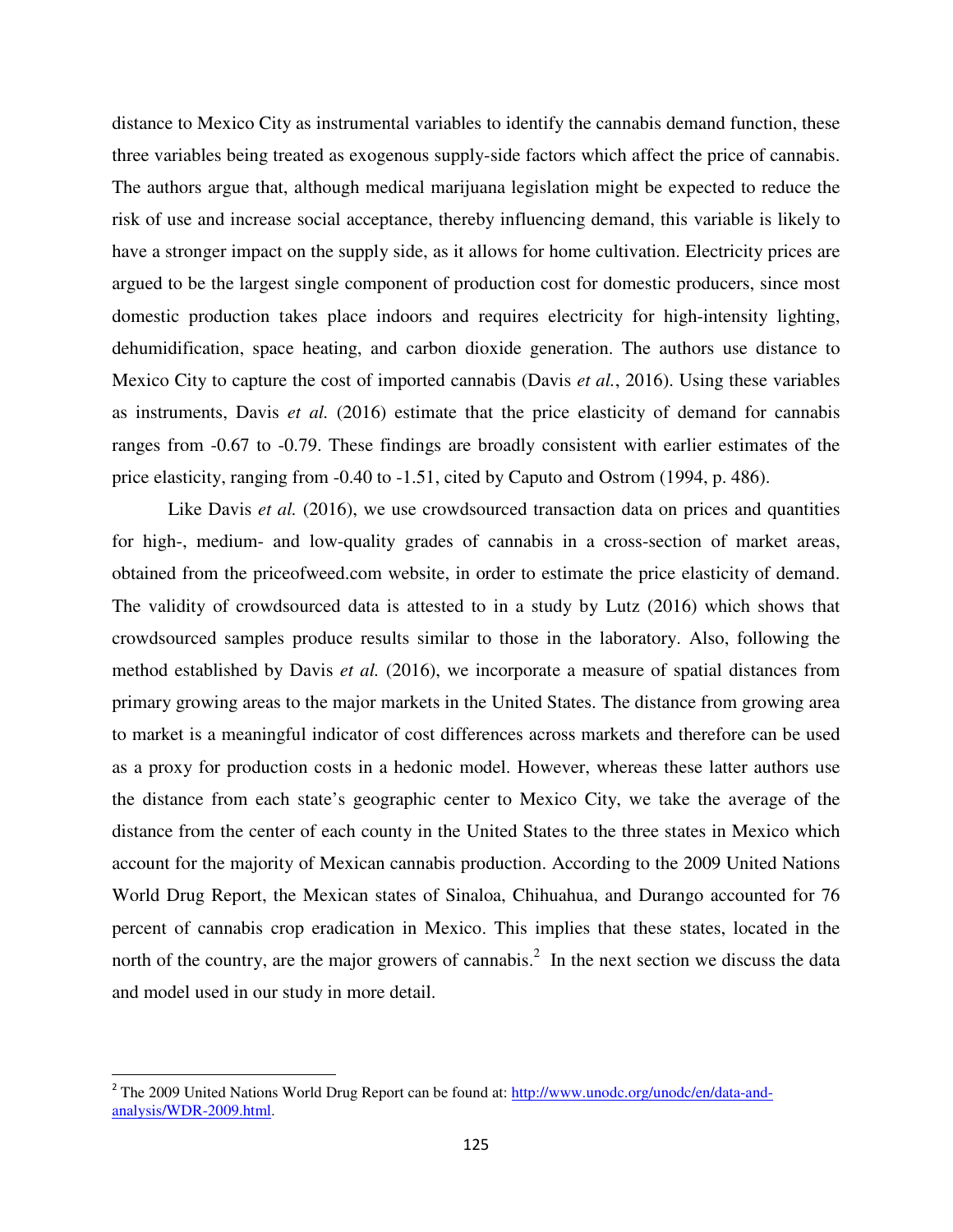#### **3. Data and Model**

In order to evaluate the potential for state governments to raise revenue by legalizing and taxing recreational cannabis use, it would be useful to have an estimate of the price elasticity of demand for cannabis in the United States, but transactions data for illegal markets can be difficult to acquire. We address this potential stumbling block by using data for individual market transactions that were collected by priceofweed.com, a site that describes its function in the following manner: "We crowdsource the street value of marijuana from the most accurate source possible: you, the consumer. Help by anonymously submitting data on the latest transaction you've made."<sup>3</sup> Each transaction entered by a consumer contains the city in which the transaction occurred, the total price of the transaction, the weight of the cannabis involved, the quality of the product (low, medium, or high), and the date. There were 29,472 transactions that were entered onto the site from September 2010 through March 2012. County level data were also used to allow additional control variables and instruments to be implemented that were not available at the city level.

We use Full Information Maximum Likelihood (FIML) to estimate a semi-log model. The logarithm of price and logarithm of quantity of cannabis bought and sold are endogenous variables. The logarithms are appropriate to capture the non-linear aspect of cannabis demand as well as facilitating the interpretation of slope estimates as elasticities. Gallet and List (2003, p. 825), in a metastudy, report that out of 523 estimated cigarette price elasticities, 292 come from a double or semi log model. Exogenous demand parameters include the total number of arrests for possession or sale of cannabis in each county, median household income in each county, and dummies measuring the quality of cannabis. To represent supply costs, we use a measure of the distance that imported cannabis was transported to each of the market areas in our dataset. These variables are given more precise definitions below.

The model is estimated using each transaction in the dataset as a separate observation, giving 29,461 observations (eleven of the 29,472 observations that were originally collected from the priceofweed.com site were either incomplete or were omitted because the price was recorded as zero, so that 29,461 observations are available).

-

<sup>&</sup>lt;sup>3</sup> See the front page of www.priceofweed.com.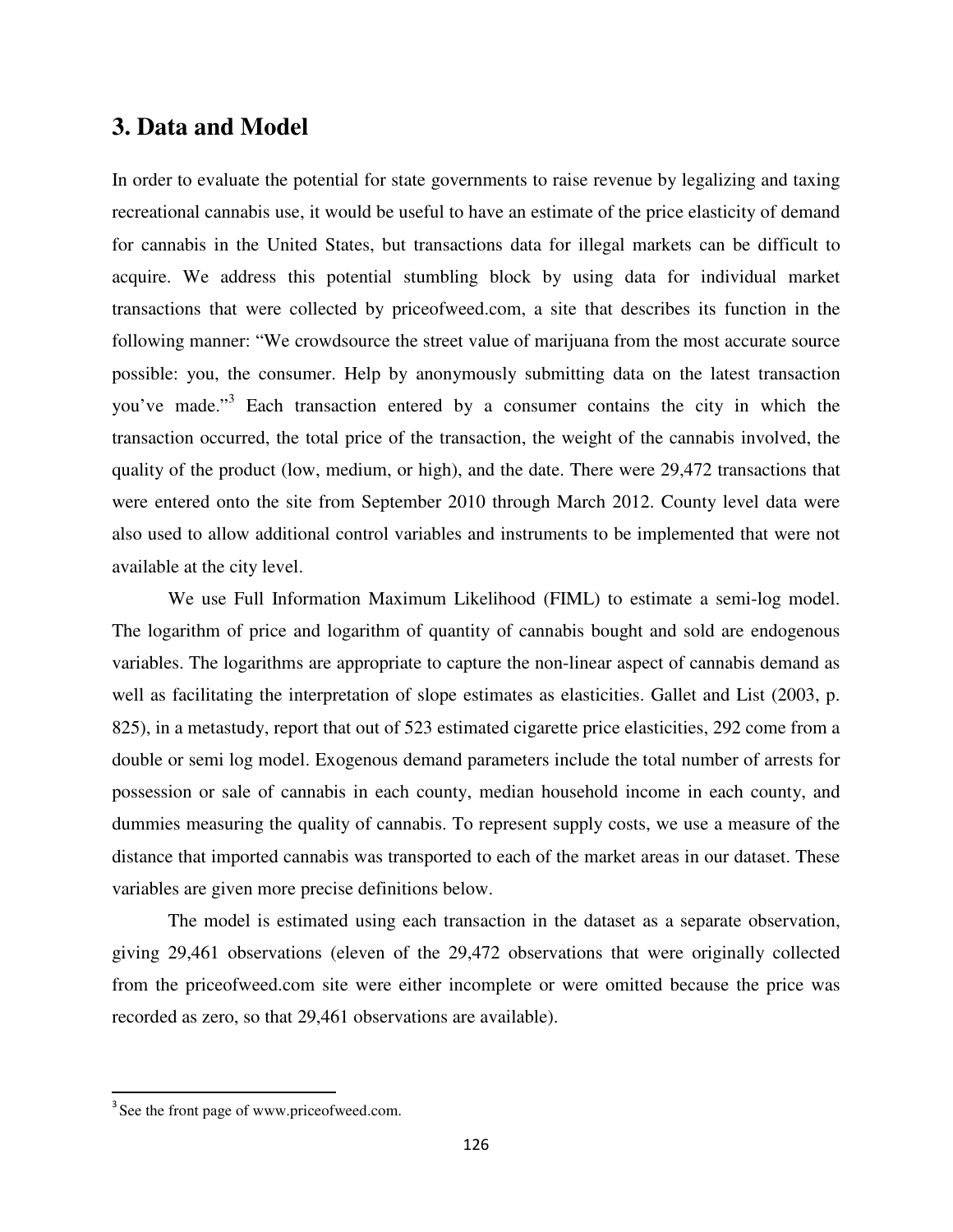The model to be estimated with full information maximum likelihood is as follows:

$$
Ln(Qi) = B0 + B1. Ln(Pi) + B2. QUALITY1i + B3. QUALITY3i + B4. Ln(INCOMEi)+ B5.ARRESTSi + B6. Ln(DISTANCEi) + ei
$$

where

- $Ln(Q<sub>i</sub>)$  = the natural logarithm of the quantity, in grams, of cannabis for transaction i. Each quantity observation is rounded to the nearest whole integer. The data are from priceofweed.com for 29,461 transactions submitted to the website from September 2010 through March 2012.
- $Ln(P_i)$  = the natural logarithm of the price, in U.S. dollars, per gram of cannabis for transaction i. As in the case of the quantity data, the price data are from priceofweed.com for 29,461 transactions submitted to the website from September 2010 through March 2012.
- $QUALITY1_i = 1$  if the quality of the cannabis in the transaction is rated as low (out of low, medium, and high); QUALITY1<sub>i</sub> = 0 otherwise. Quality ratings are submitted by the consumers and correspond to the same 29,461 transactions submitted to priceofweed.com from September 2010 through March 2012 mentioned above for the price and quantity data.
- $\text{QUALITY3}_i = 1$  if the quality of the cannabis in the transaction is rated as high;  $\text{QUALITY3}_i = 0$ otherwise. As above, quality ratings are submitted by the consumers and correspond to the same 29,461 transactions submitted to priceofweed.com from September 2010 through March 2012. Note that the middle quality rating is represented by the intercept in the model.
- $Ln(INCOME<sub>i</sub>)$  = the natural logarithm of median household income, in thousands of dollars, for the county in which transaction i occurred. Data are from the United States Census Bureau, "Small Area Income and Poverty Estimates for 2011". They can be found at http://www.census.gov//did/www/saipe/ (accessed October 2, 2015).
- $ARRESTS_i$  = the number of arrests for sale or possession of cannabis per 100,000 residents for the county in which transaction i occurred. These data are from the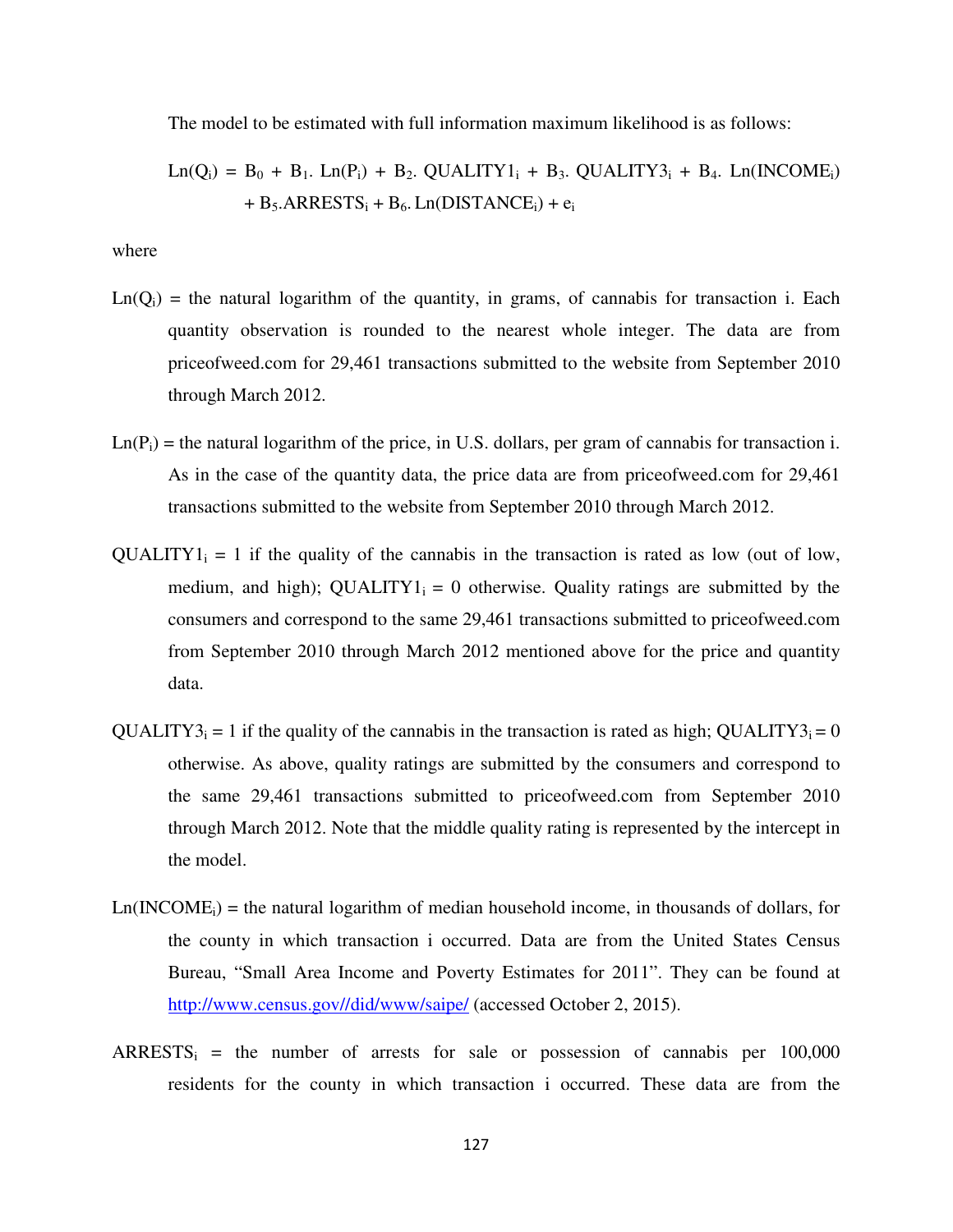Federal Bureau of Investigation's "Uniform Crime Reports", http://www.drugscience.org/States/US/US\_home.htm (accessed October 2, 2015). Data are for 2007, except for Wyoming counties and the Missouri counties of Adair, Audrain, and Boone, which are for 2006. There are 12 counties in total for which there were no arrests, so the natural logarithm cannot be used in those cases.

 $Ln(DISTANCE<sub>i</sub>)$  = the natural logarithm of the average distances, in miles, between the county of transaction i and the Mexican states of Sinaloa, Chihuahua, and Durango, which are the major North American growing regions for cannabis. For each U.S. county, three distances are calculated, namely, the straight line distance from the center of the county to the geographic center of each of the three Mexican states. These three distances are then averaged for each U.S. county in the dataset. It should be noted that this measure does not consider differences in the ease of crossing borders at different points or in the characteristics of distribution networks.

#### **4. Empirical Results**

Table 1 shows descriptive statistics for Q, P, QUALITY1, QUALITY3, INCOME, ARRESTS, and DISTANCE. Table 2 gives the FIML results. As part of the FIML estimation process, an additional instrument was used. In addition to DISTANCE as defined above, a domestic version of DISTANCE was used as an instrument where weighted distances from all other states were calculated, using cannabis crop eradication data as the weights. The eradication data were used to represent the prominence of each state as a growing area. These eradication data are from a United States Department of Justice website which is no longer active; however, the data can be obtained from the authors on request. Note that this variable is used as an additional instrument in the FIML process to represent supply costs along with DISTANCE; it is not a variable in the regression.

The main variable of interest, the logarithm of P, has a slope estimate that is statistically significant at a 1% level. The -0.418 coefficient estimate for the log of P indicates a relatively inelastic demand for cannabis in the United States. This estimate falls within the range of values for the price elasticity of demand for cannabis found in previous work (see Caputo and Ostrom,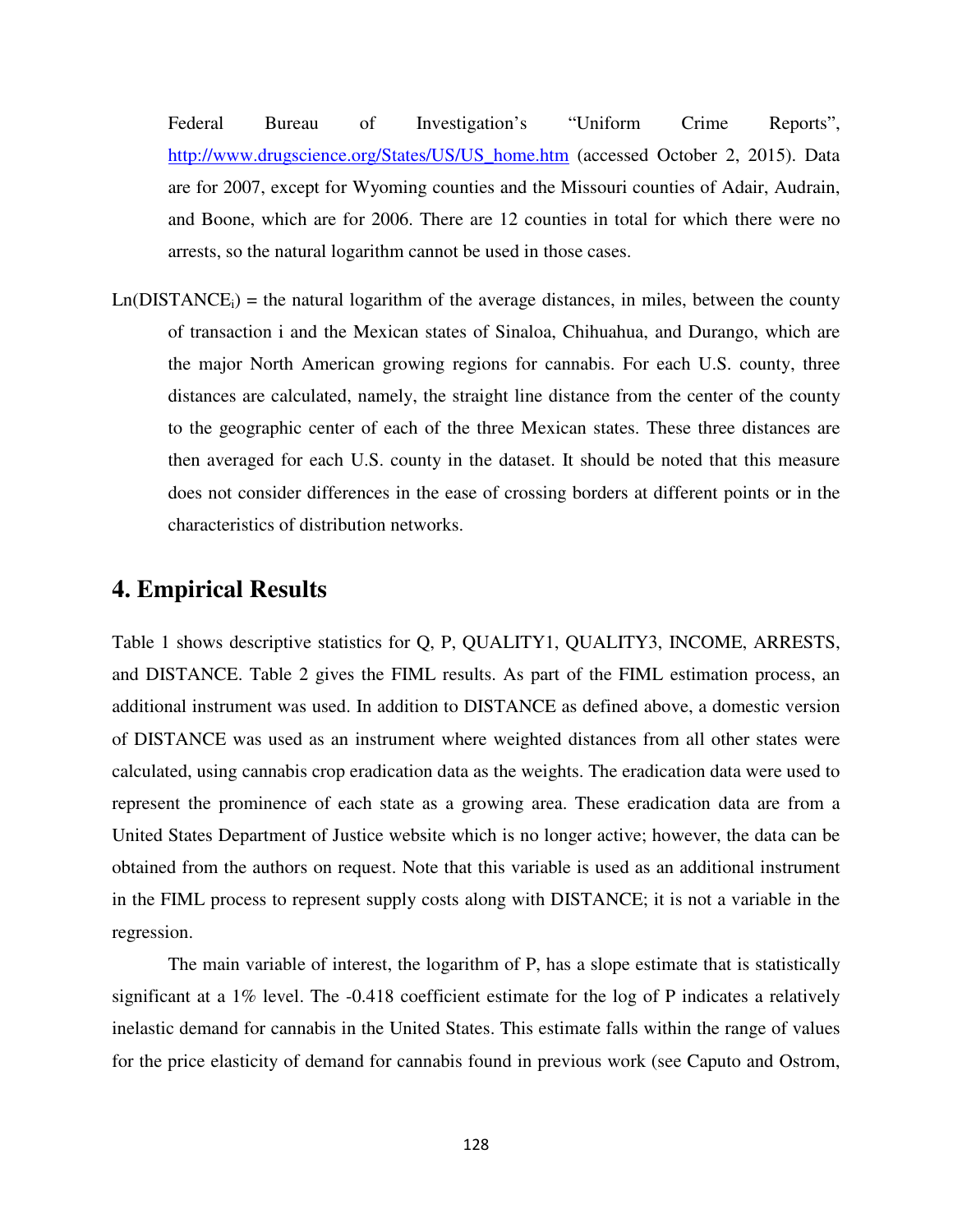1994, and Davis *et al.*, 2016), and bodes well for state governments that hope to raise revenue by legalizing and taxing recreational cannabis use.

| Variable                                                                                                                       | Mean<br>(Standard Deviation) | <b>Minimum</b> | <b>Maximum</b> |
|--------------------------------------------------------------------------------------------------------------------------------|------------------------------|----------------|----------------|
| Q<br>(Quantity in grams)                                                                                                       | 14.70<br>(10.97)             | 4.0            | 28.0           |
| P<br>(Price in dollars)                                                                                                        | 10.81<br>(8.76)              | 0.036          | 249.75         |
| QUALITY1<br>(Low quality rating)                                                                                               | 0.067<br>(0.250)             | $\mathbf 0$    | $\mathbf{1}$   |
| QUALITY3<br>(High quality rating)                                                                                              | 0.347<br>(0.476)             | 0              | $\mathbf{1}$   |
| <b>INCOME</b><br>(Median household income in<br>thousands of U.S. dollars,<br>by county, for 2011)                             | 54.403<br>(13.596)           | 21.865         | 119.525        |
| <b>ARRESTS</b><br>(For sale or possession of cannabis<br>per 100,000 residents by county)                                      | 297.25<br>(175.38)           | 0              | 3411           |
| <b>DISTANCE</b><br>(Average distance in miles between<br>county and major growing areas of<br>Sinaloa, Chihuahua, and Durango) | 1506.99<br>(497.99)          | 283.17         | 3375.46        |

**Table 1. Descriptive Statistics for Variables Used in FIML Model, for 29,461 transactions conducted from September 2010 to March 2012.**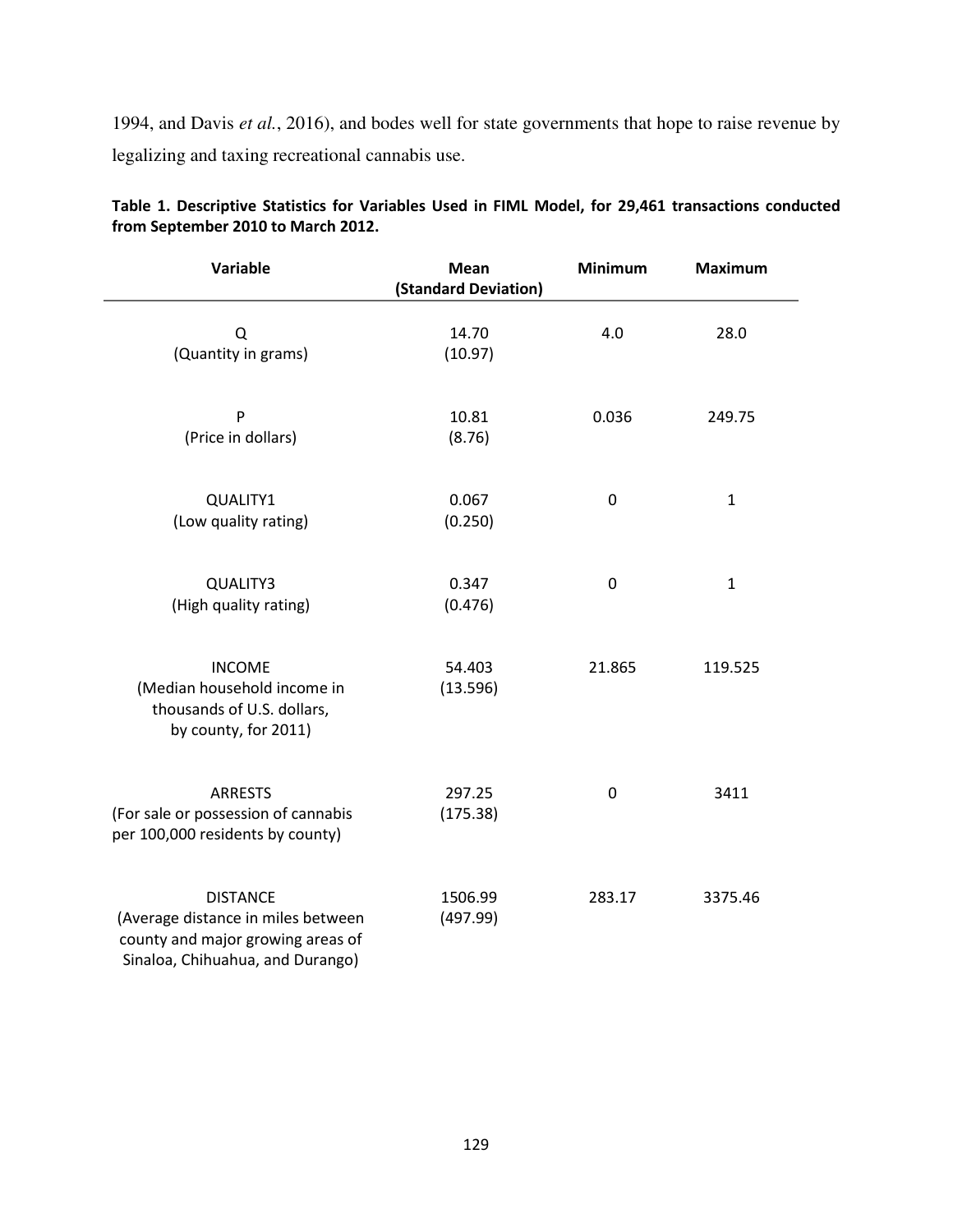**Table 2. FIML Results for Cannabis Market for 29,461 transactions conducted from September 2010 to March 2012.** 

| Variable                                                                                                                                                | <b>Coefficient</b><br>(Standard Error) | Z-statistic | p-value |
|---------------------------------------------------------------------------------------------------------------------------------------------------------|----------------------------------------|-------------|---------|
| Intercept                                                                                                                                               | 3.190<br>(0.223)                       | 14.33       | 0.000   |
| Ln(P)<br>(Natural logarithm<br>of price in dollars)                                                                                                     | $-0.418$<br>(0.007)                    | $-60.12$    | 0.000   |
| QUALITY1<br>(Low quality rating)                                                                                                                        | 0.133<br>(0.021)                       | 6.281       | 0.000   |
| QUALITY3<br>(High quality rating)                                                                                                                       | 0.187<br>(0.011)                       | 17.43       | 0.000   |
| Ln(INCOME)<br>(Natural logarithm of median<br>household income in thousands of<br>U.S. dollars, by county, for 2011)                                    | $-0.012$<br>(0.021)                    | $-0.600$    | 0.548   |
| <b>ARRESTS</b><br>(For sale or possession of cannabis<br>per 100,000 residents by county)                                                               | 0.0000683<br>(0.0000270)               | 2.53        | 0.011   |
| Ln(DISTANCE)<br>(Natural logarithm of the average<br>distance in miles between county<br>and major growing areas of Sinaloa,<br>Chihuahua, and Durango) | 0.0000239<br>(0.0000095)               | 2.51        | 0.012   |

#### **Left-Hand-Side Variable: Ln(Q) (Natural logarithm of quantity in grams)**

R-squared: 0.161

Adjusted R-squared: 0.161

The coefficient estimate for QUALITY1 is positive and significant at a 1% level, indicating that, holding other independent variables constant, lower quality cannabis (which presumably would cost less) is bought in larger quantities than "medium" quality cannabis (note,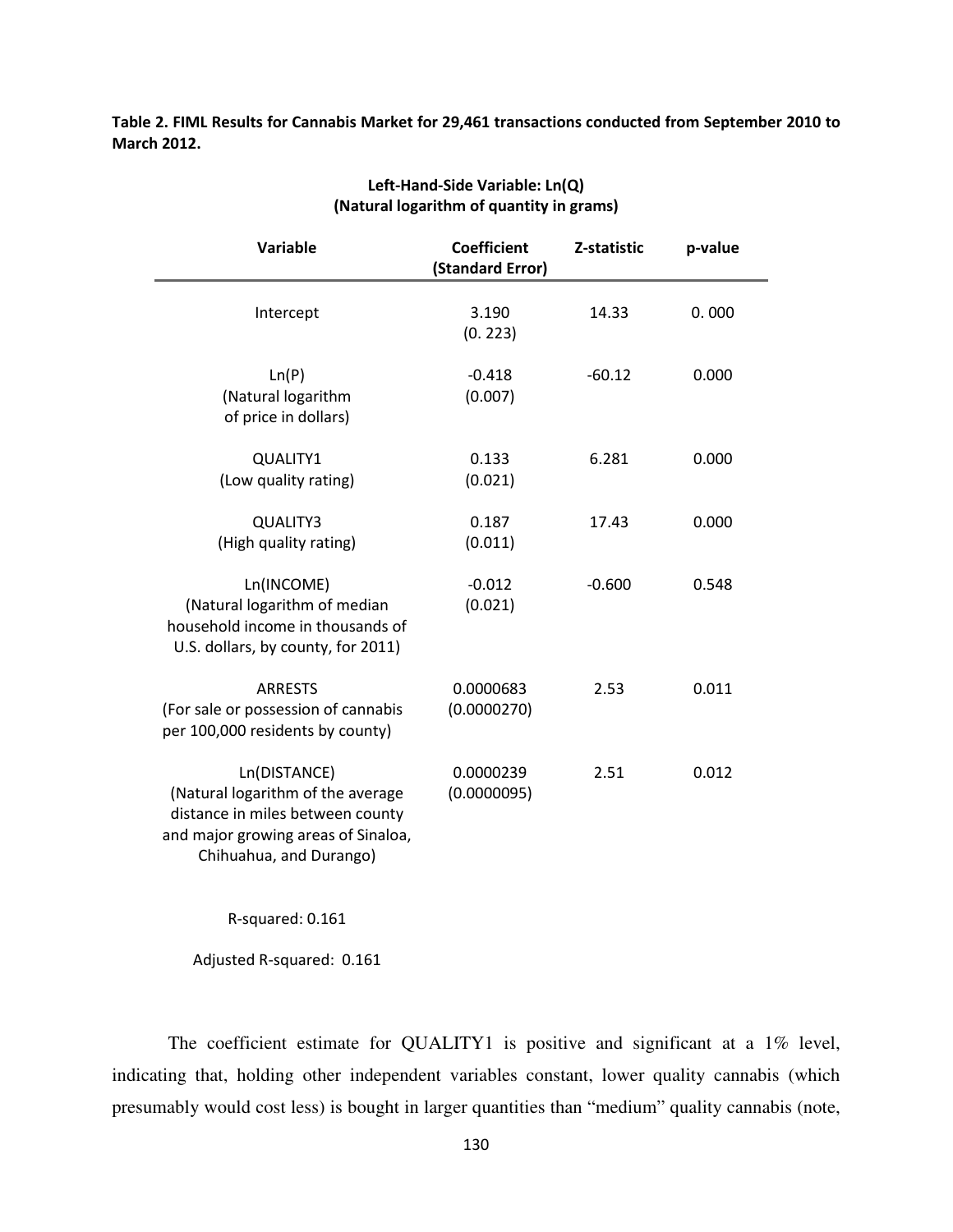however, that consumers themselves determine the quality of the cannabis when they submit the transaction data). Likewise, QUALITY3 has a positive coefficient estimate that is significant at 1%, indicating that high quality cannabis is also purchased in larger quantities than medium quality cannabis (even though it would likely cost more). The coefficient estimate for the logarithm of INCOME is insignificant. The coefficient estimates for ARRESTS and the logarithm of DISTANCE are also positive and significant, in this case at 5%, suggesting that increased levels of law enforcement and increased distances from growing areas are both positively correlated with quantity consumed, although the effect is not large. The positive relationship between quantity and DISTANCE might reflect the Alchian-Allen effect, according to which the higher quality product, which, as we have seen, is purchased in larger quantities than medium quality, is also more likely to be shipped over longer distances. This is because the addition of a per-unit transportation cost lowers the relative price of the higher quality product (see Borcherding and Silberberg, 1978).

The adjusted R-squared of 0.161 indicates a relatively weak fit for the model. This is a symptom of the illegality of the market, as a result of which information is not as reliable and transaction costs are higher than in a comparable legal market, such as that for cigarettes. An examination of the correlation matrices for the data used in Table 2 does not suggest any evidence of multicollinearity.

## **5. Implications and Conclusions**

Although the market for cannabis has existed in the United States for longer than anyone alive can remember, a lack of good data concerning this market makes it difficult for empirical economists to contribute to the current debate concerning the legalization of cannabis. The relatively recent phenomenon of "crowdsourcing", or obtaining data from a large number of market participants through the internet, gives rise to the hope that researchers will no longer be dependent on traditional sources of information that ignore illegal or underground markets. Our study uses transaction data collected from individual purchasers of cannabis, reported at priceofweed.com, to estimate the price elasticity of demand for cannabis. Of course, as cannabis is legalized in more states, and probably eventually nationwide, more reliable sales and price data will ultimately become available.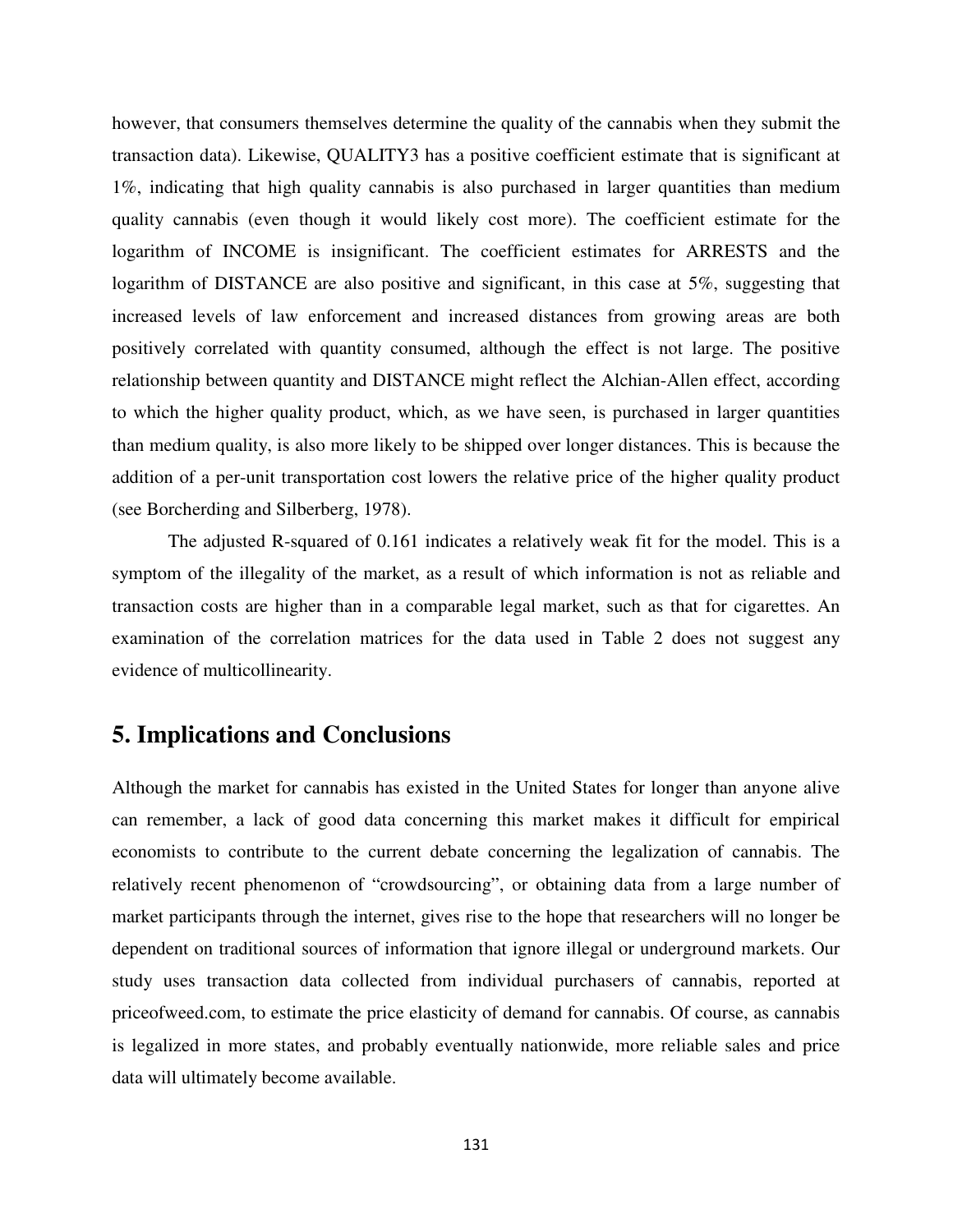Following Davis *et al.* (2016), we use the spatial distance from major growing areas of imported cannabis to markets within the United States as a measure of variation across markets in the cost of supplying cannabis. In our approach, the distance measure focuses on the actual areas within Mexico where most of the cannabis is grown. For each U.S. county, we calculate the average of the distance from the county's geographic center to each of the three major cannabis growing states in Mexico. This distance variable enters in our regression model as a production cost parameter.

The market for cigarettes is a reasonable proxy for that of a legalized and taxed cannabis market. In a metastudy, Gallet and List (2003) report that the median short-run price elasticity of demand for cigarettes is -0.40 (out of 368 estimates) and that the long-run price elasticity of demand is -0.44 (out of 155 estimates). Recent research also indicates that the absolute value of the price elasticity of demand for cigarettes increases monotonically with price (Tauras *et al.*, 2016). The price elasticities reported in the cigarette literature are comparable to our estimate of the price elasticity of demand for cannabis of -0.418. Goolsbee *et al.* (2010) estimate excise tax rate elasticities for cigarettes to study the effect of internet cigarettes sales on tax elasticities. They find that internet cigarette sales have increased excise tax elasticities for cigarettes, however, the elasticity values are still low, as their results yield a range of excise tax rate elasticities from -0.189 to -0.267, even with internet sales accounted for.

State and local governments collected over \$4 billion in tax revenues from cigarettes in 2013, with state and local governments in California collecting over \$280 million. These data are from the United States Census Bureau, "Annual Survey of State and Local Government Finances," Government Finances, Volume 4, and the Census of Governments (1977-2011), "State and Local Government Finance Data Query System," http://slfdqs.taxpolicycenter.org/pages.cfm (accessed January 2, 2016), and can be found at the Tax Policy Center, http://www.taxpolicycenter.org/taxfacts/displayafact.cfm?Docid=403 (accessed January 2, 2016). If the price elasticities of demand for cannabis and cigarettes are both in the same range, as suggested by our results for cannabis, then there is every reason to expect that legalizing and taxing recreational cannabis use will yield similarly large state excise tax revenues to those collected from the taxation of cigarettes.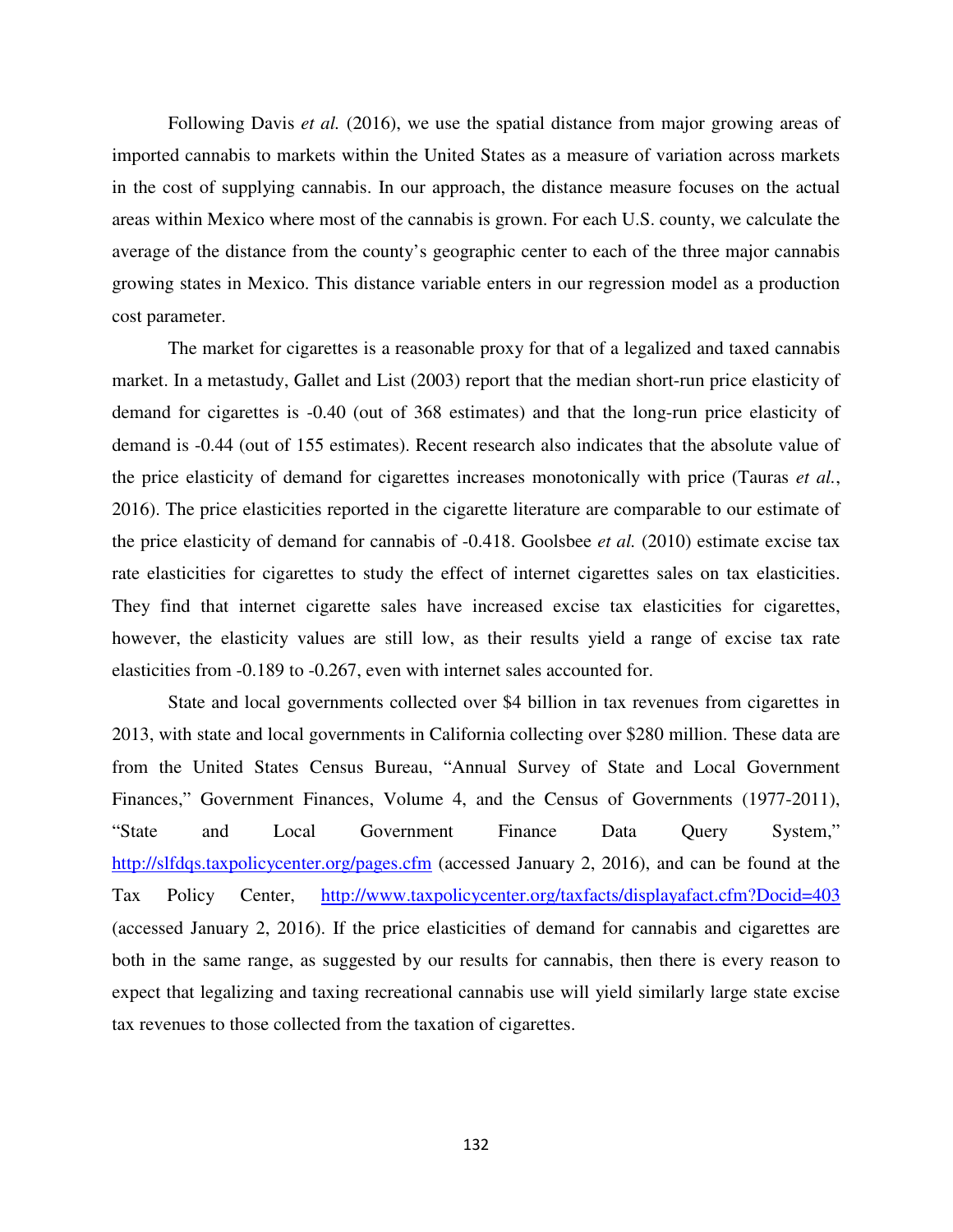# **Acknowledgment**

The authors are grateful to Michael Pistone for research assistance. All errors remain the responsibility of the authors alone. We thank the David Nazarian College of Business and Economics at California State University, Northridge for support in the form of a sabbatical grant for one of the authors.

## **References**

- Anderson, D. M.; Hansen, B. and Rees, D. I., "Medical Marijuana Laws and Teen Marijuana Use", NBER Working Paper No. 20332, National Bureau of Economic Research, Cambridge, MA: 2014.
- ArcView, *The State of Legal Marijuana Markets*, Second Edition, San Francisco: ArcView Market Research, http://www.arcviewmarketresearch.com/order/state-of-the-legalmarijuana-markets-2nd-edition, accessed December 10, 2013.
- Bohme, M. and Thiele, R., "Is the Informal Sector Constrained from the Demand Side? Evidence for Six West African Capitals", *World Development*, *40*: 1369-1381 (2012).
- Borcherding, T. E. and Silberberg, E., "Shipping the Good Apples Out: The Alchian and Allen Theorem Reconsidered", *Journal of Political Economy*, *86*: 131-138 (1978).
- Bretteville-Jensen, A. L. and Biørn, E., "Do Prices Count? A Micro-Econometric Study of Illicit Drug Consumption Based on Self-Reported Data", *Empirical Economics*, *29*: 673-695 (2004).
- Caputo, M. R. and Ostrom, B. J., "Potential Tax Revenue from a Regulated Marijuana Market: A Meaningful Revenue Source", *American Journal of Economics and Sociology*, *53*: 475-490 (1994).
- Chaloupka, F. J.; Grossman, M. and Tauras, J. A., "The Demand for Cocaine and Marijuana by Youth", NBER Working Paper No. 6411, National Bureau of Economic Research, Cambridge, MA: 1998.
- Chu, Y-W. L., "The Effects of Medical Marijuana Laws on Illegal Marijuana Use", *Journal of Health Economics*, *38*: 43-61 (2014).
- Dave, D., "Illicit Drug Use among Arrestees, Prices and Policy", *Journal of Urban Economics*, *63*: 694-714 (2008).
- Davis, A. J.; Geisler, K. R. and Nichols, M. W., "The Price Elasticity of Marijuana Demand: Evidence from Crowd-Sourced Transaction Data", *Empirical Economics, 50*: 1171-1192 (2016).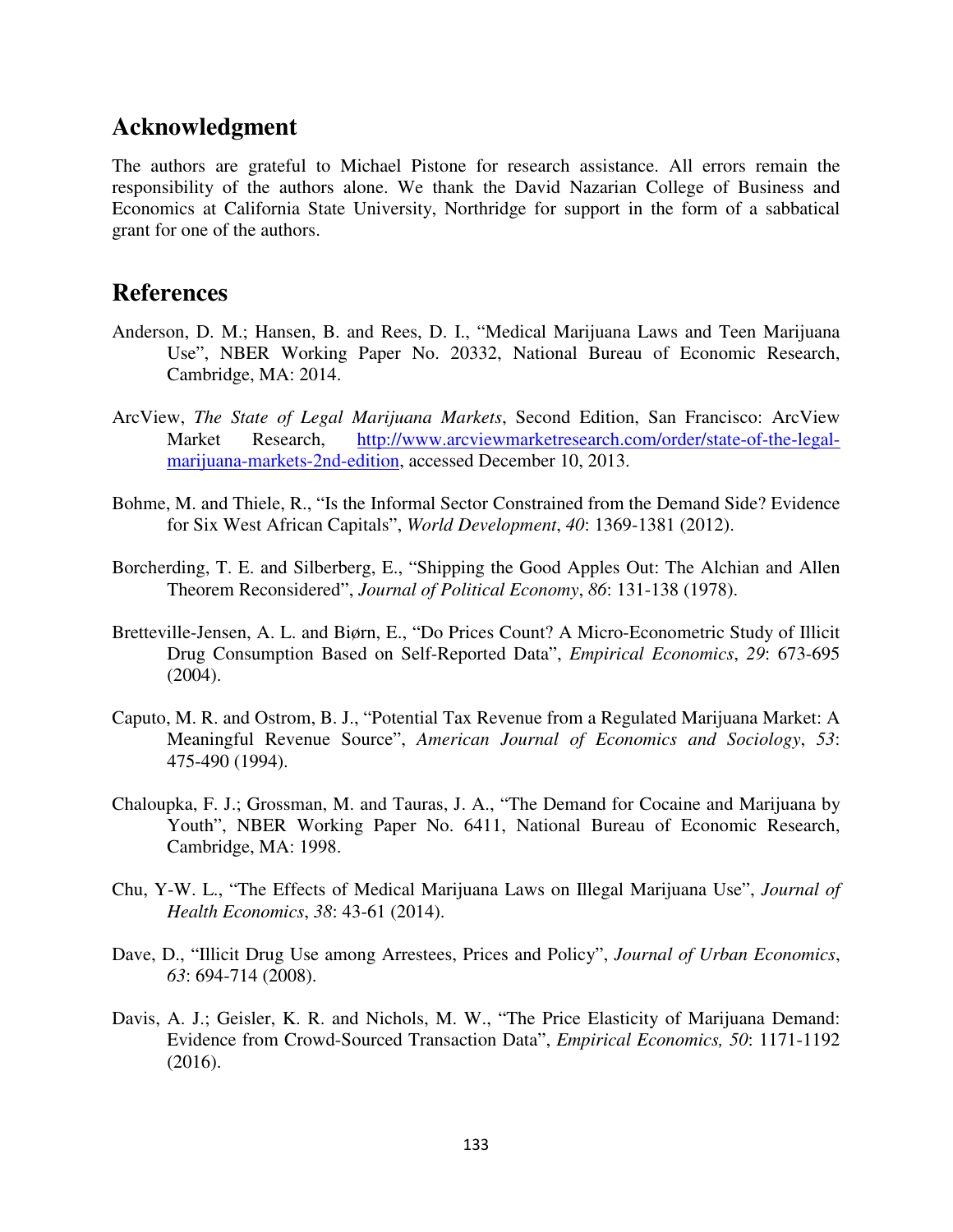Dennis, B., "Obama Administration Will Not Block State Marijuana Laws, If Distribution Is Regulated", *Washington Post*, August 29, 2013, available at http://www.washingtonpost.com/national/health-science/obama-administration-will-notpreempt-state-marijuana-laws--for-now/2013/08/29/b725bfd8-10bd-11e3-8cddbcdc09410972\_story.html?wpisrc=al\_comboPN.

*Economist*, September 28, 2013, p. 61; October 17, 2015, p. 34; February 13, 2016, pp. 18-21.

- Federal Bureau of Investigation, "Uniform Crime Reports", available at http://www.drugscience.org/States/US/US\_home.htm, accessed October 2, 2015.
- Gallet, C. A. and List, J. A., "Cigarette Demand: A Meta-Analysis of Elasticities", *Health Economics*, *12*: 821-835 (2003).
- Goolsbee, A., Lovenheim, M. F. and Slemrod, J., "Playing With Fire: Cigarettes, Taxes, and Competition from the Internet", *American Economic Journal: Economic Policy*, *2*: 131-154 (2010).
- Gurman, S., "Coloradans Say Yes to Recreational Use of Marijuana", *The Denver Post*, November 6, 2012, available at http://www.denverpost.com/breakingnews/ci\_21941918/nation-watches-coloradosmarijuana-legalization-vote.
- Lutz, J., "The Validity of Crowdsourcing Data in Studying Anger and Aggressive Behavior: A Comparison of Online and Laboratory Data", *Social Psychology*, *47*: 38-51 (2016).
- Miron, J. A. and Waldock, K., *The Budgetary Impact of Ending Drug Prohibition*, Washington, D. C.: Cato Institute, 2010.
- Myers, L. L., "Washington Marijuana Law: Prosecutors Warn Pot Smoking In Public Still Outlawed", *Huffington Post*, December 5, 2012, available at http://www.huffingtonpost.com/2012/12/05/washington-marijuana-law\_n\_2248778.html.
- NBC News, "Poll: Majority of Americans in Favor of Legalizing Marijuana", October 22, 2013, available at http://www.nbcnews.com/video/nightly-news/53347727/#53347727.
- Norml.org, "States That Have Decriminalized", available at http://norml.org/aboutmarijuana/item/states-that-have-decriminalized, accessed December 8, 2015.
- Olmstead, T. A.; Alessi, S. M.; Kline, B.; Pacula, R. L. and Petry, N. M., "The Price Elasticity of Demand for Heroin: Matched Longitudinal and Experimental Evidence", *Journal of Health Economics*, *41*: 59-71 (2015).
- van Ours, J. C., "The Price Elasticity of Hard Drugs: The Case of Opium in the Dutch East Indies, 1923-1938", *Journal of Political Economy*, *103*: 261-279 (1995).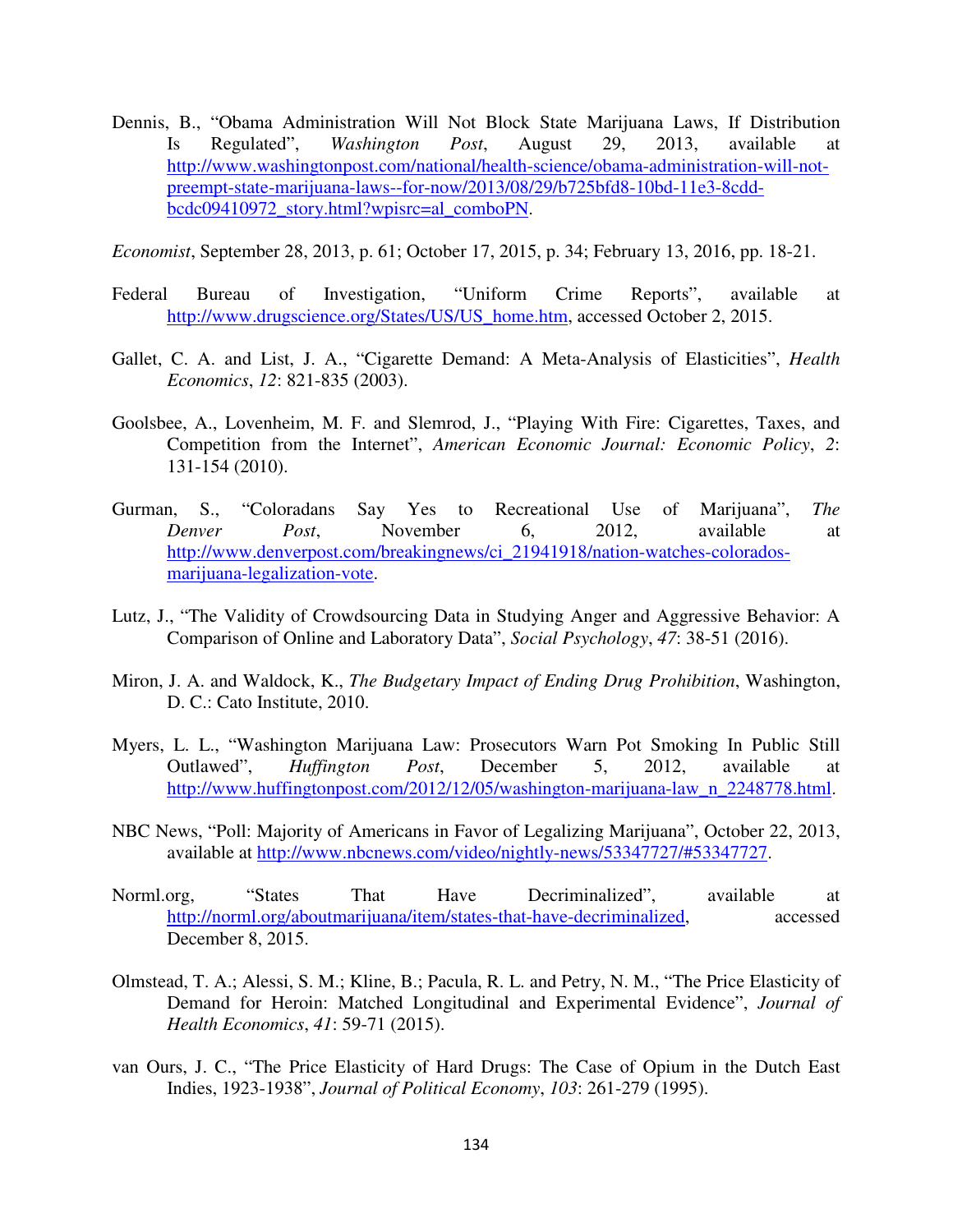- Pacula, R. L.; Grossman, M.; Chaloupka, F. J.; O'Malley, P. M.; Johnston, L. D. and Farrelly, M. C., "Marijuana and Youth", NBER Working Paper No. 7703, National Bureau of Economic Research, Cambridge, MA: 2000.
- Pacula, R. L.; Kilmer, B.; Grossman, M. and Chaloupka, F. J., "Risks and Prices: The Role of User Sanctions in Marijuana Markets", *The B.E. Journal of Economic Analysis and Policy*, *10*, DOI: 10.2202/1935-1682.1992 (2010).
- priceofweed.com, accessed various dates.
- Saffer, H. and Chaloupka, F. J., "The Demand for Illicit Drugs", *Economic Inquiry*, *37*: 401-411 (1999a).
- Saffer, H. and Chaloupka, F. J., "Demographic Differentials in the Demand for Alcohol and Illicit Drugs", in F. J. Chaloupka, M. Grossman, W. K. Bickel and H. Saffer (eds.), *The Econometric Analysis of Substance Use and Abuse: An Integration of Econometric and Behavioral Economics Approaches*, Chicago: University of Chicago Press, 1999b, pp. 187-211.
- Schwartz, C., "Marijuana Market Poised To Grow Faster Than Smartphones", *Huffington Post*, November 4, 2013, available at http://www.huffingtonpost.com/2013/11/04/marijuanamarket\_n\_4209874.html.
- State of Washington, "I-502 Fiscal Impact Statement", http://vote.wa.gov/guides/2012/I-502- Fiscal-Impact.html, accessed December 14, 2015.
- Tauras, J. A.; Pesko, M. F.; Huang, J.; Chaloupka, F. J. and Farrelly, M. C. "The Effect of Cigarette Prices on Cigarette Sales: Exploring Heterogeneity in Price Elasticities at High and Low Prices", NBER Working Paper No. 22251, National Bureau of Economic Research, Cambridge, MA: 2016.
- Tax Policy Center, http://www.taxpolicycenter.org/taxfacts/displayafact.cfm?Docid=403, accessed January 2, 2016.
- United Nations Office on Drugs and Crime, "World Drug Report, 2009", available at http://www.unodc.org/unodc/en/data-and-analysis/WDR-2009.html, accessed October 2, 2015.
- United States Census Bureau, "Small Area Income and Poverty Estimates for 2011", available at http://www.census.gov//did/www/saipe/, accessed October 2, 2015.
- United States Census Bureau, "Annual Survey of State and Local Government Finances", *Government Finances*, Volume 4, available at http://slfdqs.taxpolicycenter.org/pages.cfm, accessed January 2, 2016.